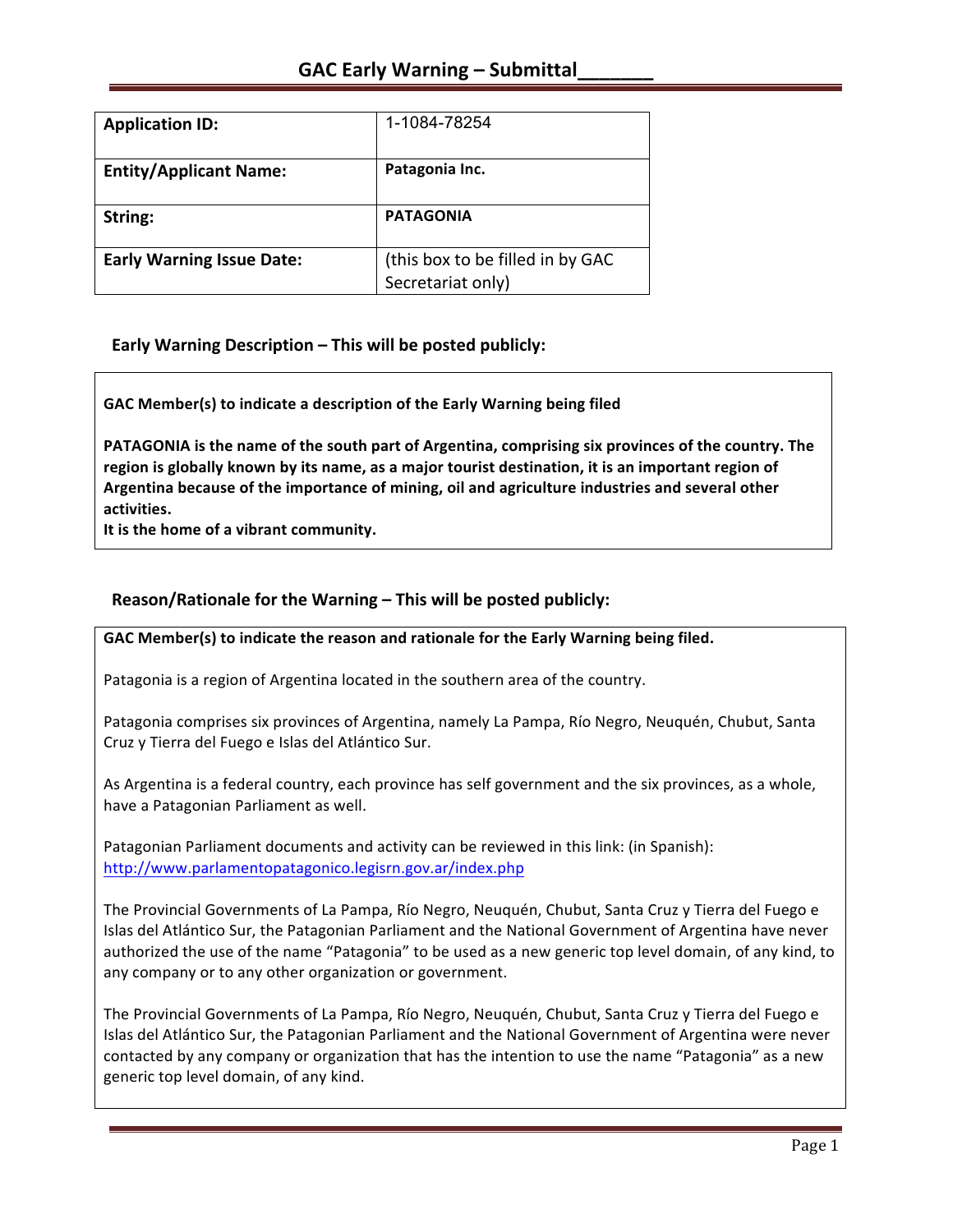Argentina rejects the .patagonia request for a new genetic top level domain, as it is shown in the list of New gTLD Applied for Stings.

Patagonia is well known by the beauty of its landscapes, it is a relevant region for the country's economy because it has oil, fishing, mining and agriculture resources. It is also a region with a vibrant local community and it is a major tourist destination.

Patagonia is the homeland of a local community that belongs to several immigrations coming from countries as diverse as Wales, Italy, Spain, Japan, as well as natives from the land.

Patagonia is also a region of high interest related to paleontology and fossil reservoirs.

Patagonia is already present in antiques maps from the region, as it can be seen in this one from 1732: Collection: David Rumsey Historical Map Collection Author: Moll, Herman, d. 1732 Date: 1736

http://www.davidrumsey.com/luna/servlet/detail/RUMSEY~8~1~3769~430105:A-map-of-Chili,-Patagonia,-La-Plata?sort=Pub\_Date%2CPub\_List\_No%2CSeries\_No

Further details, maps and information about Patagonia can be found at: **http://www.patagonia.gov.ar/**

Argentina express great gratitude for the full support and endorsement to this Eearly Waning given by the following countries to this Early Warning and to its position against .patagonia new generic top level domain request:

(in alphabetical order)

Brazil Bolivia Chile People's Republic of China Colombia Costa Rica Czech Republic Egypt Hellenic Republic Hungary Mexico Mali Pakistan Portugal Peru Romania The Russian Federation Turkey Spain Uruguay Ukraine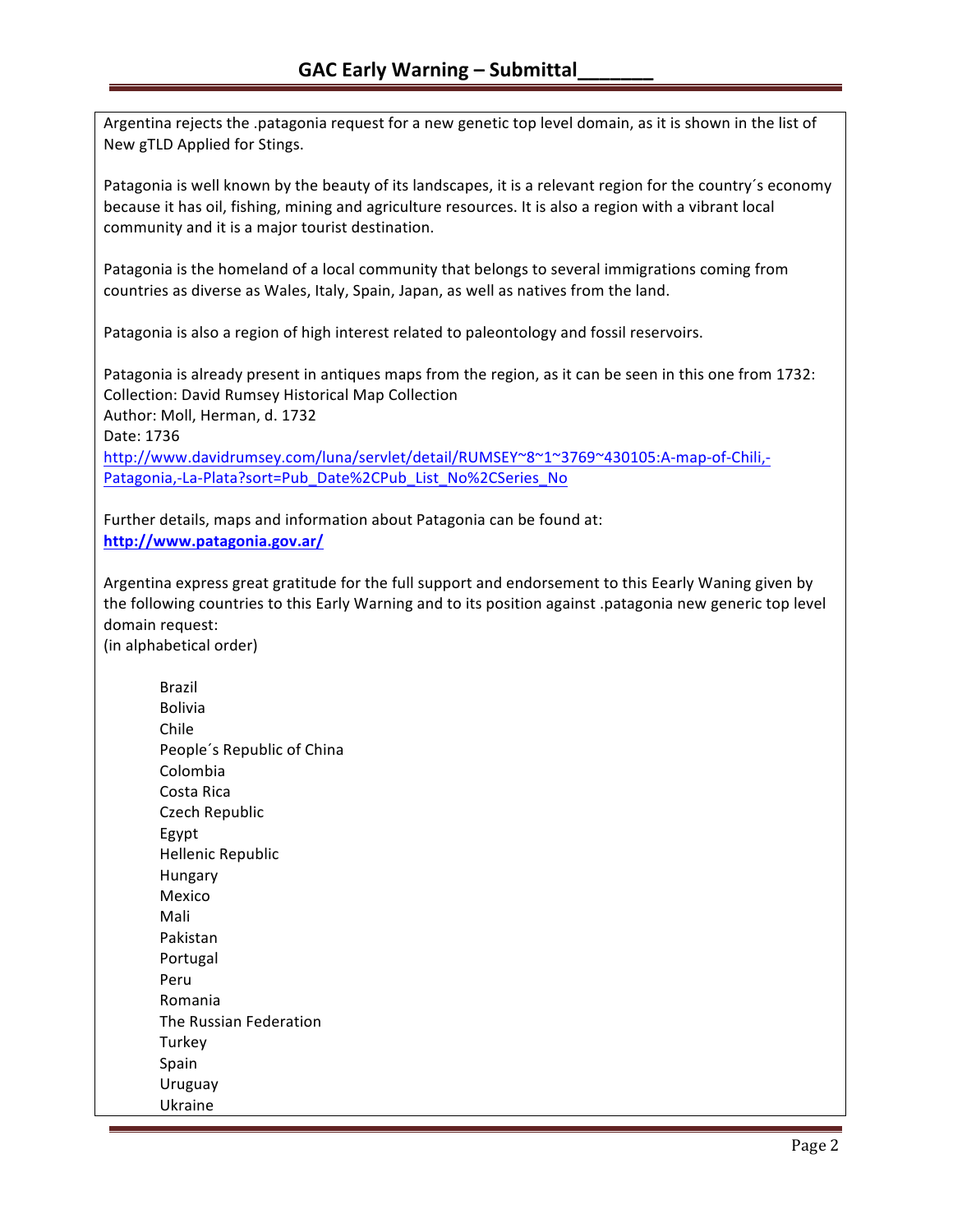### **Possible Remediation steps for Applicant – This will be posted publicly:**

GAC Member(s) to identify possible remediation steps to be taken by the applicant The applicant should withdraw their application based on the information provided above

### Further Notes from GAC Member(s) (Optional) – This will be posted publicly:

Patagonia is a region of Argentina located in the southern area of the country.

Patagonia comprises six provinces of Argentina, namely La Pampa, Río Negro, Neuquén, Chubut, Santa Cruz y Tierra del Fuego e Islas del Atlántico Sur.

As Argentina is a federal country, each province has self government and the six provinces, as a whole, have a Patagonian Parliament as well.

Patagonian Parliament documents and activity can be reviewed in this link: (in Spanish): http://www.parlamentopatagonico.legisrn.gov.ar/index.php

The Provincial Governments of La Pampa, Río Negro, Neuquén, Chubut, Santa Cruz y Tierra del Fuego e Islas del Atlántico Sur, the Patagonian Parliament and the National Government of Argentina have never authorized the use of the name "Patagonia" to be used as a new generic top level domain, of any kind to any company or to any other organization or government.

The Provincial Governments of La Pampa, Río Negro, Neuquén, Chubut, Santa Cruz y Tierra del Fuego e Islas del Atlántico Sur, the Patagonian Parliament and the National Government of Argentina were never contacted by any company or organization that has the intention to use the name "Patagonia" as a new generic top level domain, of any kind.

Argentina rejects the .patagonia request for a new genetic top level domain, as it is shown in the list of New gTLD Applied for Stings.

Patagonia is well known by the beauty of its landscapes, it is a relevant region for the country's economy because it has oil, fishing, mining and agriculture resources. It is also a region with a vibrant local community and it is a major tourist destination.

Patagonia is the homeland of a local community that belongs to several immigrations coming from countries as diverse as Wales, Italy, Spain, Japan, as well as natives from the land.

Patagonia is also a region of high interest related to paleontology and fossil reservoirs.

Patagonia is already present in antiques maps from the region, as it can be seen in this one from 1732: Collection: David Rumsey Historical Map Collection Author: Moll, Herman, d. 1732 Date: 1736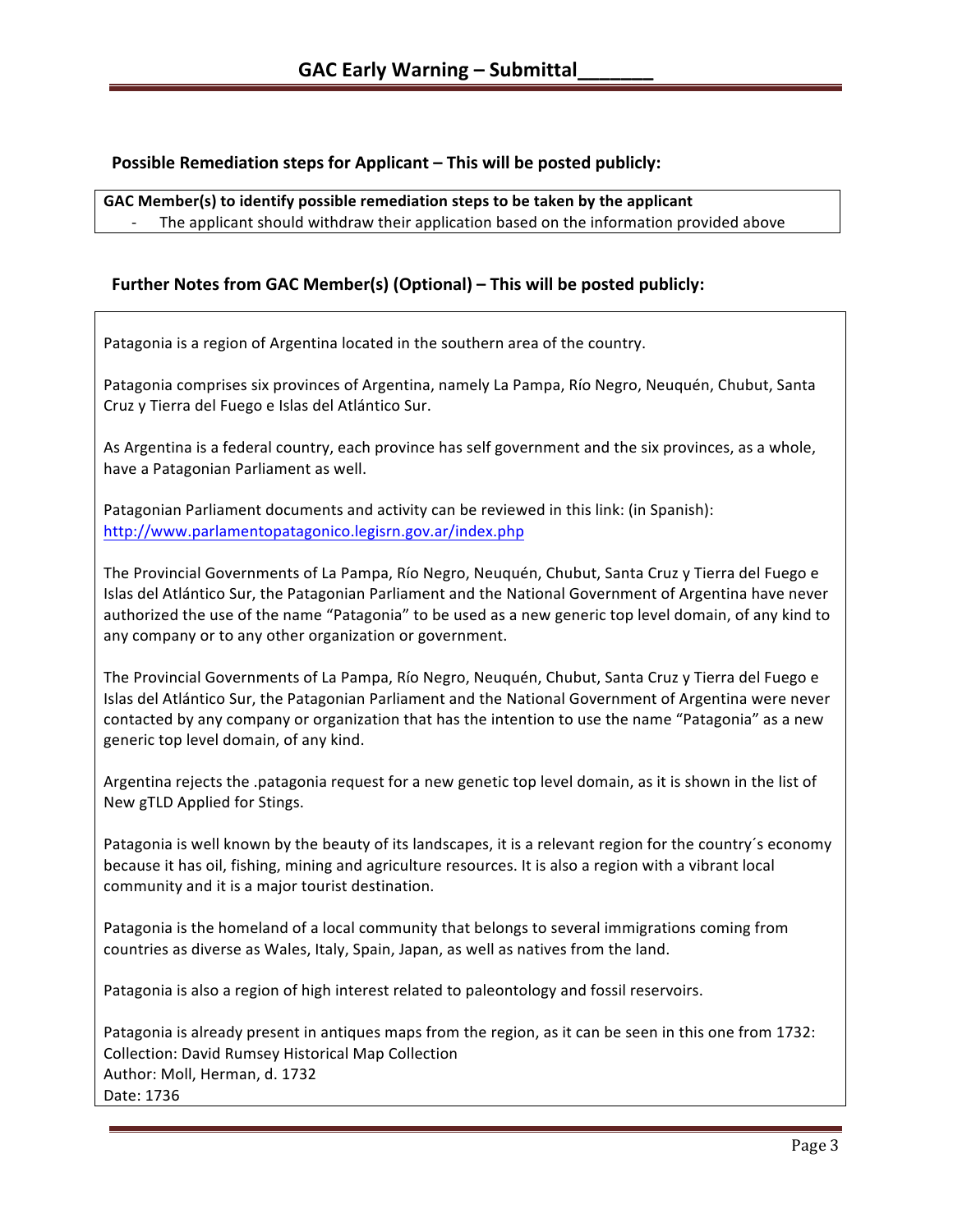http://www.davidrumsey.com/luna/servlet/detail/RUMSEY~8~1~3769~430105:A-map-of-Chili,-Patagonia,-La-Plata?sort=Pub\_Date%2CPub\_List\_No%2CSeries\_No

Further details, maps and information about Patagonia can be found at: **http://www.patagonia.gov.ar/**

Argentina express great gratitude for the full support and endorsement to this Eearly Waning given by the following countries to this Early Warning and to its position against .patagonia new generic top level domain request:

(in alphabetical order)

Brazil Bolivia Chile People's Republic of China Colombia Costa Rica Czech Republic Egypt Hellenic Republic Hungary Mexico Mali Pakistan Portugal Peru Romania The Russian Federation Turkey Spain Uruguay Ukraine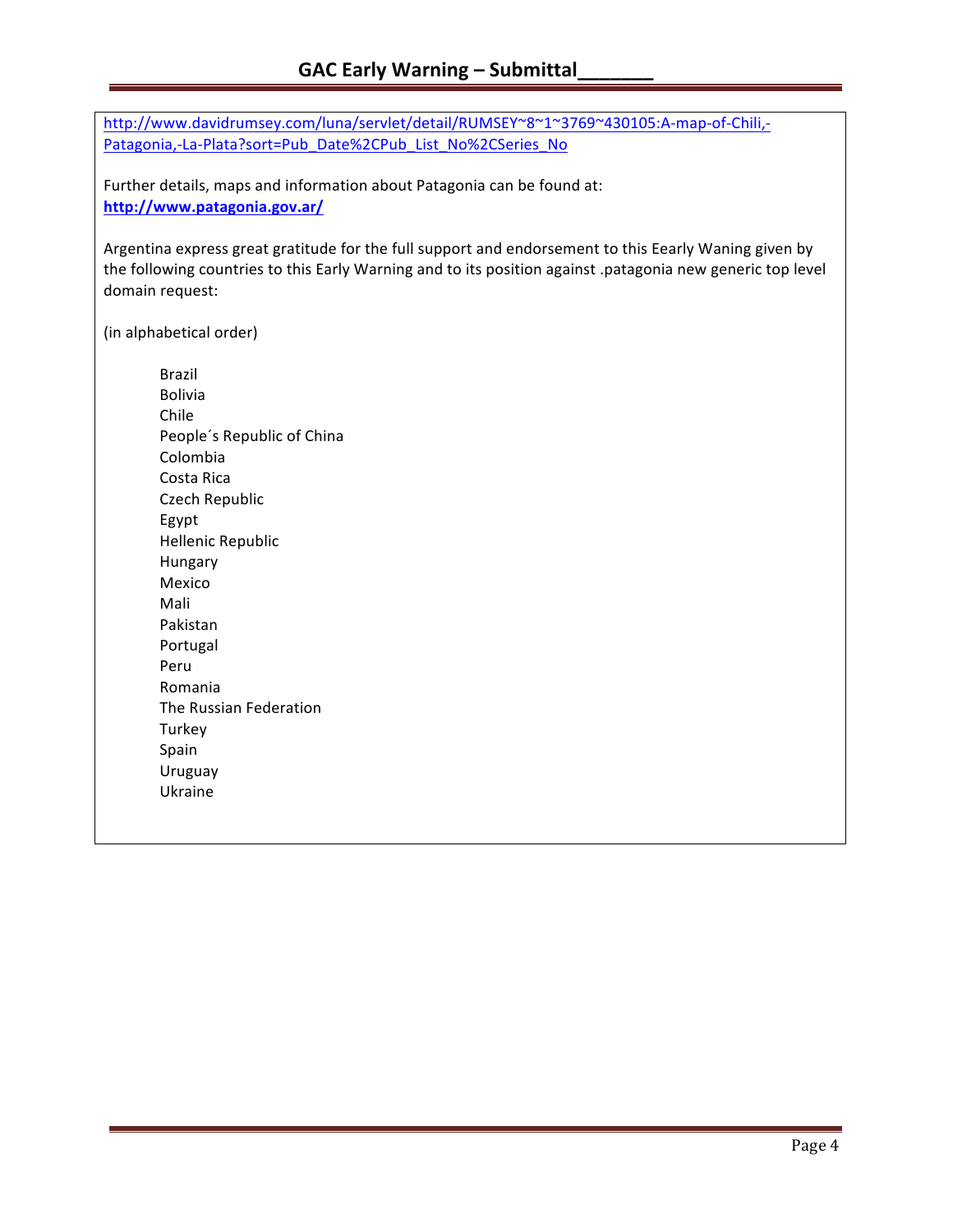# **INFORMATION FOR APPLICANTS**

## **About GAC Early Warning**

The GAC Early Warning is a notice only. It is not a formal objection, nor does it directly lead to a process that can result in rejection of the application. However, a GAC Early Warning should be taken seriously as it raises the likelihood that the application could be the subject of GAC Advice on New gTLDs or of a formal objection at a later stage in the process. Refer to section 1.1.2.4 of the Applicant Guidebook (http://newgtlds.icann.org/en/applicants/agb) for more information on GAC Early Warning.

# Instructions if you receive the Early Warning

ICANN strongly encourages you work with relevant parties as soon as possible to address the concerns voiced in the GAC Early Warning.

#### Asking questions about your GAC Early Warning

If you have questions or need clarification about your GAC Early Warning, please contact gacearlywarning@gac.icann.org. As highlighted above, ICANN strongly encourages you to contact gacearlywarning@gac.icann.org as soon as practicable regarding the issues identified in the Early Warning.

#### Continuing with your application

If you choose to continue with the application, then the "Applicant's Response" section below should be completed. In this section, you should notify the GAC of intended actions, including the expected completion date. This completed form should then be sent to gacearlywarning@gac.icann.org. If your remediation steps involve submitting requests for changes to your application, see the change request process at http://newgtlds.icann.org/en/applicants/customer-service/change-requests.

In the absence of a response, ICANN will continue to process the application as submitted.

#### Withdrawing your application

If you choose to withdraw your application within the 21-day window to be eligible for a refund of 80% of the evaluation fee (USD 148,000), please follow the withdrawal process published at http://newgtlds.icann.org/en/applicants/customer-service/withdrawal-refund. Note that an application can still be withdrawn after the 21-day time period; however, the available refund amount is reduced. See section 1.5 of the Applicant Guidebook.

For questions please contact: gacearlywarning@gac.icann.org